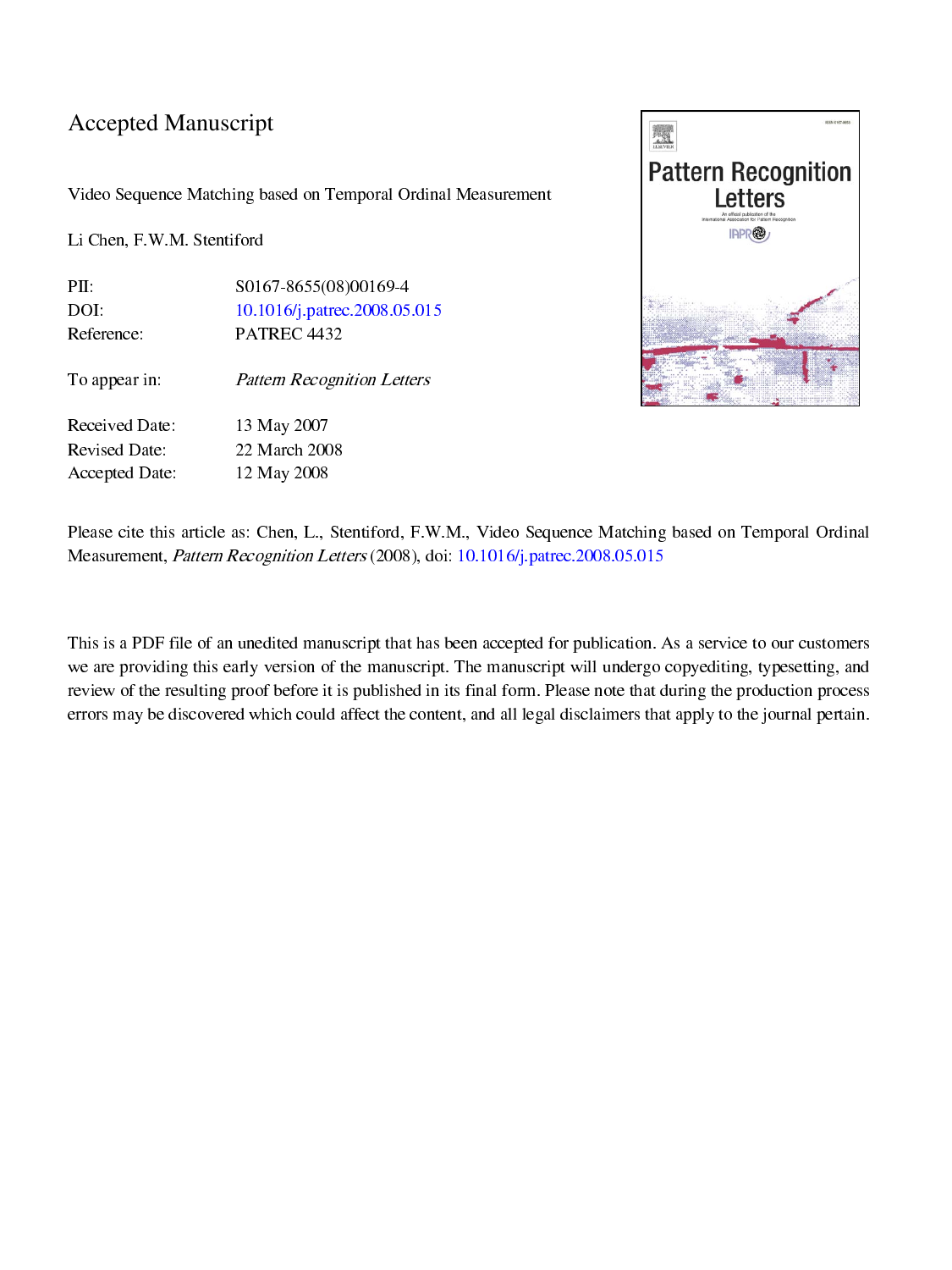# Video Sequence Matching based on Temporal Ordinal Measurement

Li Chen<sup>a1</sup> and F. W. M. Stentiford<sup>b</sup>

a University College London, Adastral Park Campus, Martlesham Heath, Ipswich, Suffolk, IP5 3RE, UK, E-mail: li.chen00@gmail.com<br><sup>b</sup> University College London, Adastral Park Campus, Martlesham Heath, Ipswich, Suffolk, IP5 3RE, UK. E-mail: f.stentiford@adastral.ucl.ac.uk

 $^{\circ}$ Corresponding author. Tel.:  $+44$  1223 488529

#### **Abstract**

This paper proposes a novel video sequence matching method based on temporal ordinal measurements. Each frame is divided into a grid and corresponding grids along a time series are sorted in an ordinal ranking sequence, which gives a global and local description of temporal variation. A video sequence matching means not only finding which video a query belongs to, but also a precise temporal localization. *Robustness* and *discriminability* are two important issues of video sequence matching. A quantitative method is also presented to measure the robustness and discriminability attributes of the matching methods. Experiments are conducted on a BBC open news archive with a comparison of several methods.

*Keywords:* Video sequence matching; Ordinal measure; Video copy detection

CSER

<sup>1</sup>This work within this paper was done when Li Chen worked in University College London, Adastral Park Campus, Martlesham Heath, Ipswich, Suffolk, IP5 3RE, UK. She now works with Virage Security and Surveillance, Autonomy Systems Ltd. Cambridge Business Park, Cambridge, CB4 0WZ.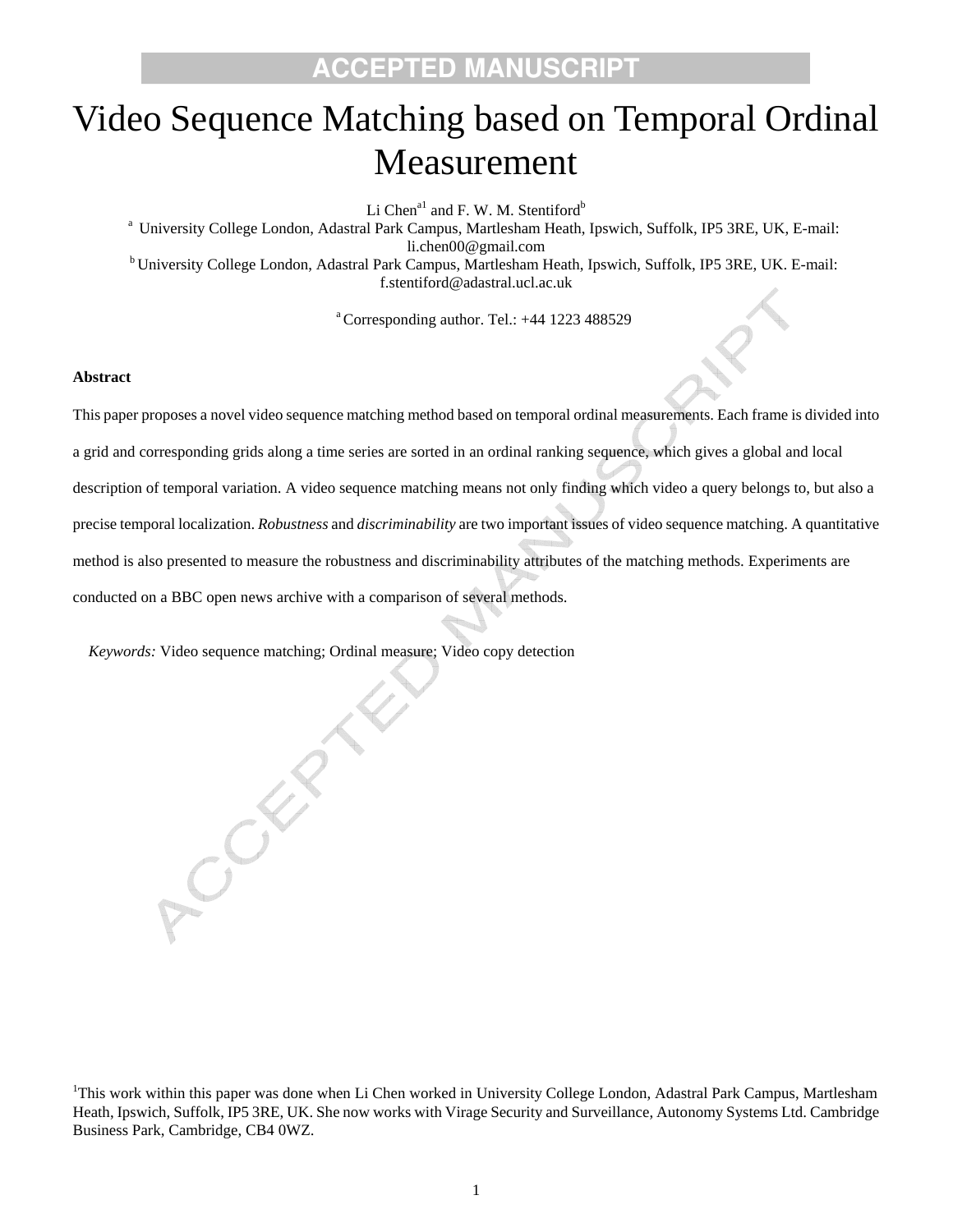#### **1. Introduction**

Digital videos are increasingly broadcasted to millions of homes and delivered on Internet. This has encouraged much work on video browsing, video retrieval, video editing and video monitors in commercial as well as research areas [1-5, 9, 11, 14]. Video sequence matching is a basic requirement for the effective and efficient delivery of media data and the protection of intellectual property right. One example is monitoring commercial TV channels to check whether or not there is illegal usage of unauthorised video records and this equally applies to material placed on the Internet [1, 2]. Another example is tracking interesting video clips in a database to find its origins for different purposes such as browsing or editing. The problem of video sequence matching is defined in this paper as that of determining the presence of a video clip in the database and also the precise localization of a query video in a target video. Temporal localization has not been explored in most video sequence matching except [3, 6, 9]. For example, Cheung and Zakhor [8, 12] used a small set of frames as seeds, and the similarity between two video sequences is estimated by comparing their frames to seeds respectively. This approach cannot obtain the temporal location of a short video sequence in a long one. We argue that in many applications precise localization is important in addition to finding its existence in a target video. This is relevant for example, in monitoring a TV channel in which copied video sequences are located in a long time stream, and in analysing statistics of particular broadcast advertisements. In this context, precise localization is essential to the applications.

There are two approaches to the protection of copyright: watermarking and content based copy detection (CBCD). Watermarking inserts information into the media prior to distribution, which can be later extracted to establish ownership. However, sufficient fidelity and robustness of effective watermarking algorithms are not yet available. The primary theme of CBCD is "the media itself is the watermark", i.e. the media (video, audio, image) contains enough unique information that can be used for detecting copies [5]. In this regard, considerable effort has been devoted to effective representation of video signatures and similarity matching.

Recently Yang and Tian [2] gave a general survey on several content based video identification methods including video signature, matching methods, identification levels and application modes. Kim and Park [11] presented a modified Hausdorff distance calculation method for video sequence matching based on key frames extracted by directed divergence of histograms between successive frames. Oostveen, Kalker and Haitsma. [9] presented the concept of video *fingerprinting* as a tool for video identification and developed a spatial-temporal fingerprinting based on the differential of luminance of partitioned grids in spatial and temporal regions. Mohan [3] first introduced an ordinal measure [13] for video sequence matching and demonstrated its efficiency and effectiveness for matching videos based on similarity of "actions". Hua, Chen and Zhang [6] applied an ordinal measure to spatial arrangement while a different distance calculation method, called sequence shape similarity, was applied to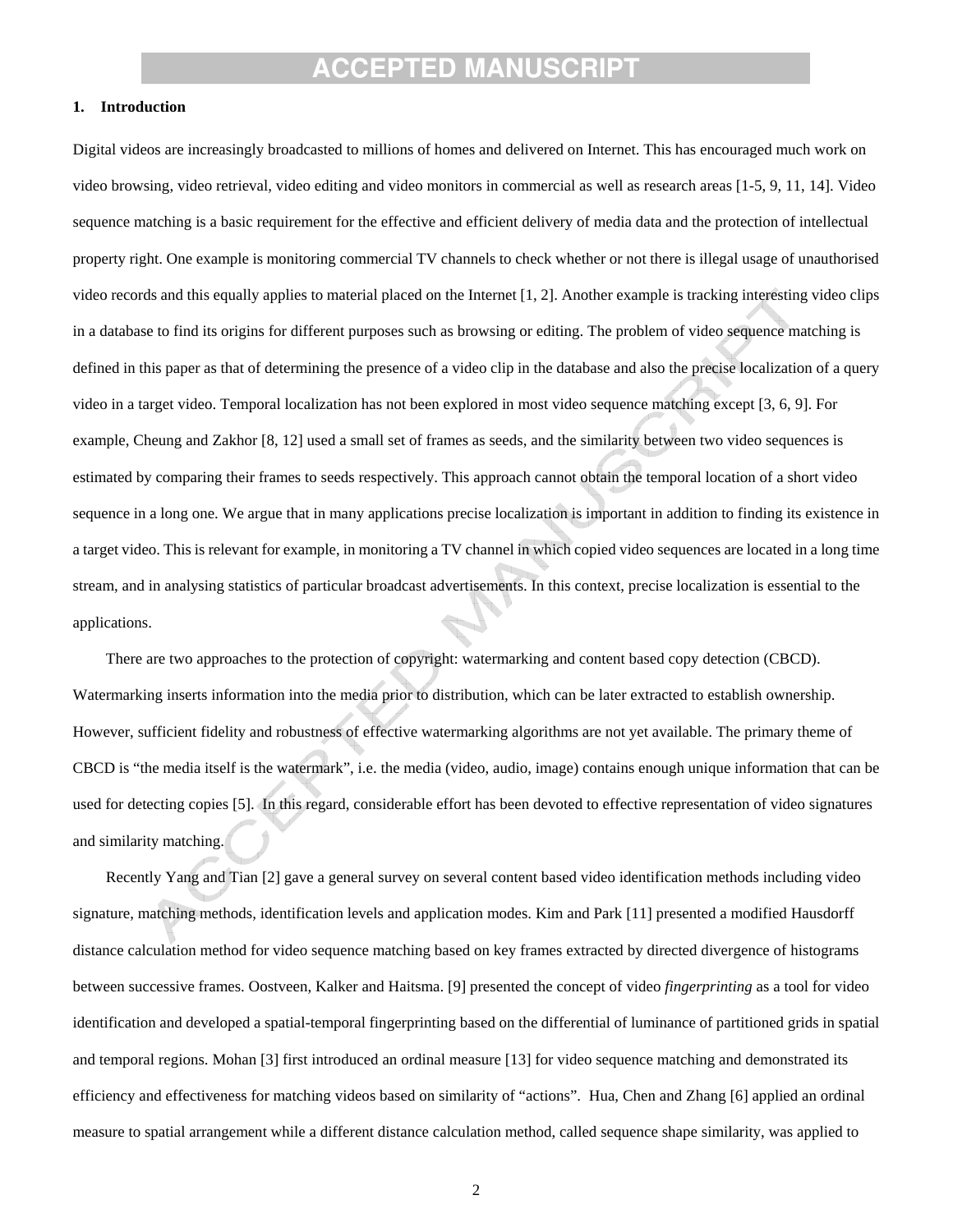## **ACCEPTED MANUSCRIPT**<br>Video sequence matching. Furthermore dynamic programming was employed to locate a short query video clip in a long target.

These ideas contrasted with traditional image (frame-wise) similarity measures. The distance between two video clips is calculated by adding and averaging distances of corresponding frame pairs [3, 5, 14], the statistics of matched frames [6], or keyframe-to-keyframe comparison [11]. Hampapur and Bolle [15] gives a comparison of up to 8 frame-wise based sequence matching for video copy detection.

Hampapur, Bolle and Hyun [5] later introduced motion based signature for copy detection and compared intensity and colour-based signatures: they found that region based ordinal matching is superior to global colour features; also intuitive global features were found to be affected by different distortions due to its weak representation of image signature that ignored the spatial distribution of colours. Kim and Vasudev [4] argued that ordinal matrix in terms of 2x2 partitioned frames is robust to different display format conversions including "letter-box" and "pillar-box" transformations. More importantly, a temporal signature is introduced: simply assign -1/0/1 to record the shift of intensity values between corresponding regions in the two adjacent frames in a video. Their experiments demonstrated improved performance compared to the ordinal measure based spatial signature matching in [5]. We argue that such a temporal signature is too inaccurate to obtain precise location in videos, and it does not give a global description of temporal variation. To support this, we propose a temporal ordinal measurement method for video similarity matching.

There are two issues concerning the devising of video sequence matching: *robustness* and *discriminability*. Robustness determines the tolerance of the system to different digitization and encoding processing that give rise to several distortions and transforms including additive Gaussian noise, illumination shift, contrast changes and different display formats, etc. *Discriminability* enables the system to disregard irrelevant videos and reduce the false alarm rate. The contribution of this paper is two fold: firstly we propose a video sequence matching method based on temporal ordinal measurement and secondly it provides precise temporal localisation. An evaluation method is presented to measure the robustness and discriminability of the matching methods in a quantitative fashion. The remainder of this paper is arranged as follows. The proposed video sequence matching method is presented in Section II. Experiments are conducted on the BBC open news archives that compare several methods in Section III, followed by the evaluation of robustness and discriminability in Section IV. Further discussion and conclusions are addressed in Section V and Section VI respectively.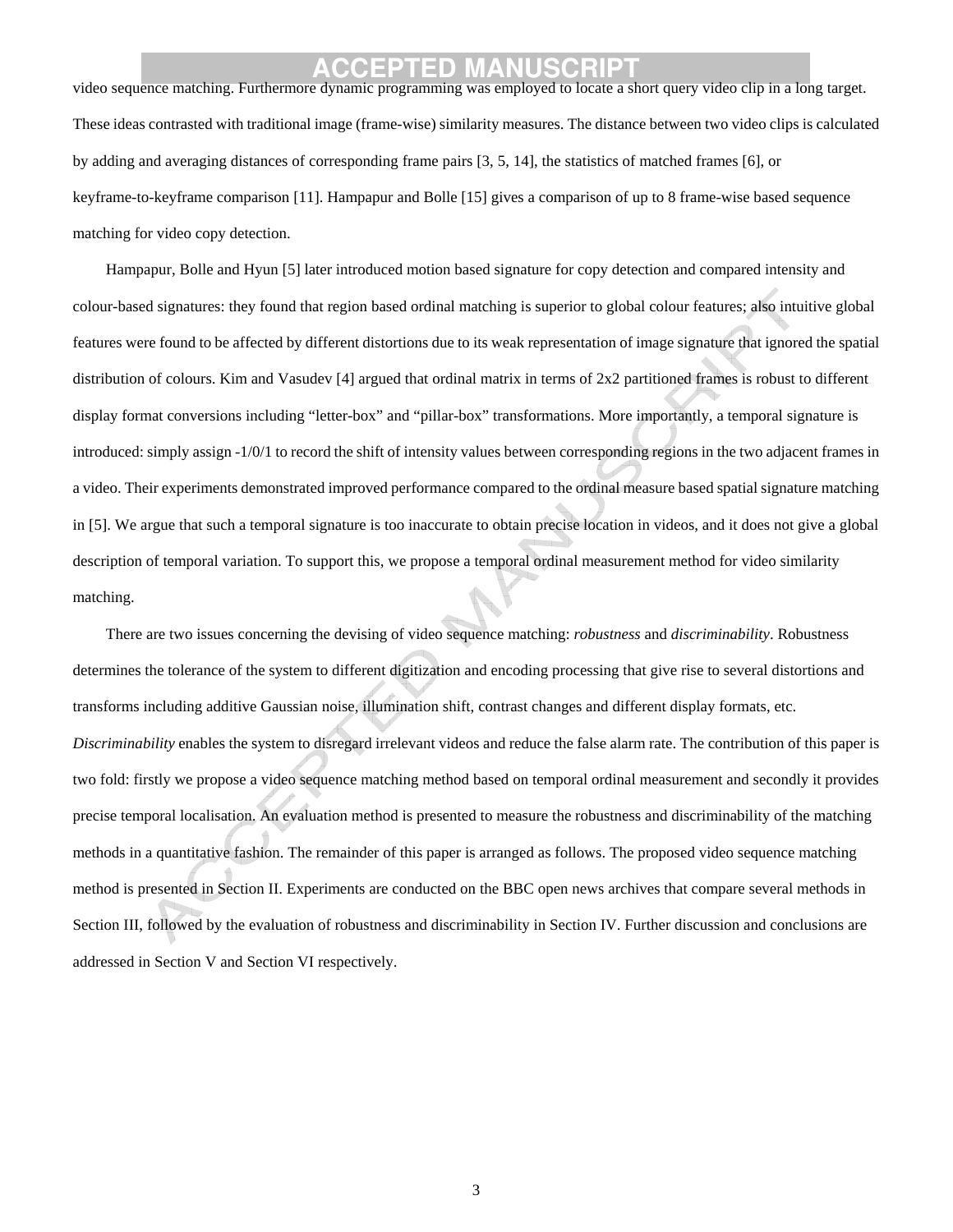

Fig. 1. An example of a temporal ordinal measure (a) A video clip with four frames partitioned into 2x2 (b) Average grey values of each region overlapped on corresponding grids (c) Temporal ordinal ranking matrix based on grey values with time series

### **2. Temporal Ordinal Measurement of Video Sequence**

 Previous work in describing temporal information normally focuses on two successive frames; for example [4, 5, 9] extract intensity change or motion between adjacent frames. This approximate temporal estimation of a video sequence does not carry a global temporal description only local changes; it is only by chance that there are important variations within two adjacent frames. We observed that ordinal measures along the time series can describe local temporal variations as well as global ones.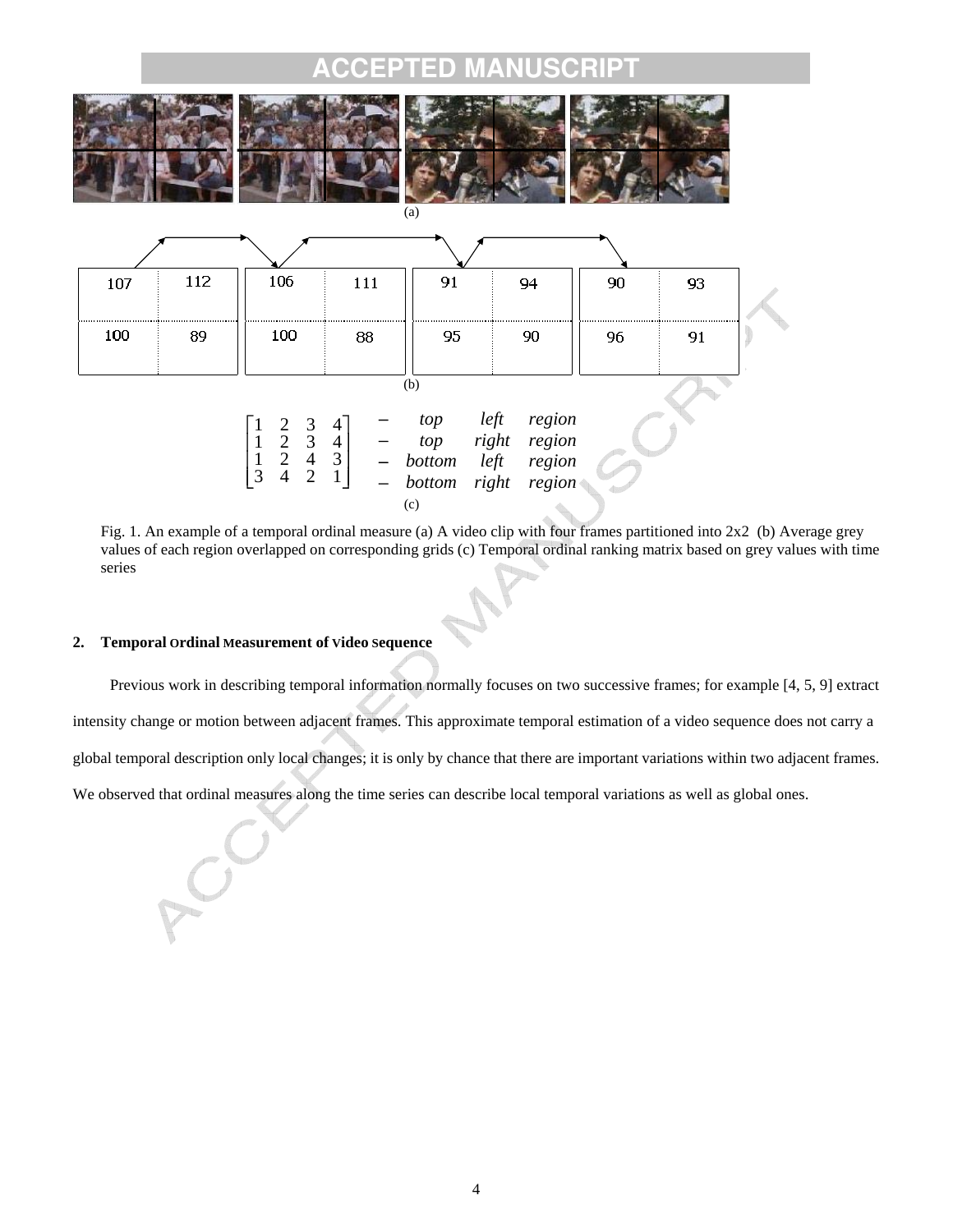

Fig. 2. An example of temporal ordinal ranking of three transformed copies of a video

Given a query video  $V_q = [v_q^1, v_q^2, ..., v_q^M]$  and arbitrary target video  $V_t = [v_t^1, v_t^2, ..., v_t^N]$  (M<<N) in a database, a video sequence match happens if the dissimilarity between  $V_q$  and  $V_t^i = [v_t^i, v_t^{i+1}, ..., v_t^{i+M-1}]$ *i t i t*  $V_t^i = [v_t^i, v_t^{i+1}, ..., v_t^{i+M-1}]$  is less than a threshold  $\varepsilon \in [0,1]$  where *i* is the *temporal position* of the matching. Assume that each frame is partitioned into K regions. The ranking matrix of region *k* in a query video, denoted by  $V_q(k) = [v_q^1(k), v_q^2(k),...,v_q^M(k)]$ , is described by  $\lambda_q^k$ , and for a target sub-video  $=[v_t^p, v_t^{p+1}, ..., v_t^{p+M-1}]$ *p t p t*  $V_t^p = [v_t^p, v_t^{p+1}, \dots, v_t^{p+M-1}]$ , the ordinal measure of region *k* is written as  $\lambda_t^{p,k}$ . Fig. 1 illustrates an example of a temporal

signature based on an ordinal measure on a 2x2 partition, where arrows show the temporal ordinal ranking for the top left region.

The distance is calculated as:

$$
D\left(V_q, V_t^p\right) = \frac{1}{K} \sum_{k=1}^K d(\lambda_q^k, \lambda_t^{p,k})
$$
\n(1)

where

$$
d(\lambda_q^k, \lambda_l^{p,k}) = \frac{1}{C_M} \sum_{i=1}^M \left| \lambda_q^k(i) - \lambda_l^{p,k}(p+i-1) \right| \tag{2}
$$

 $C_M$  is a normalising factor, which is the maximum distance between two ranking matrices  $\lambda_q^k$  and  $\lambda_t^{p,k}$ .  $C_M$  is obtained when the two permutations of ordinal ranking matrices are the reverse of each other; that is, it is calculated as  $C_M = \sum_{i=1}^{\infty} \vert M + 1 -$ *M i*  $C_M = \sum_{i=1}^{M} (M + 1 - 2 \cdot i)$ 1  $1 - 2 * i$ . For example, if  $M = 9$ , then  $C_M = 40$ .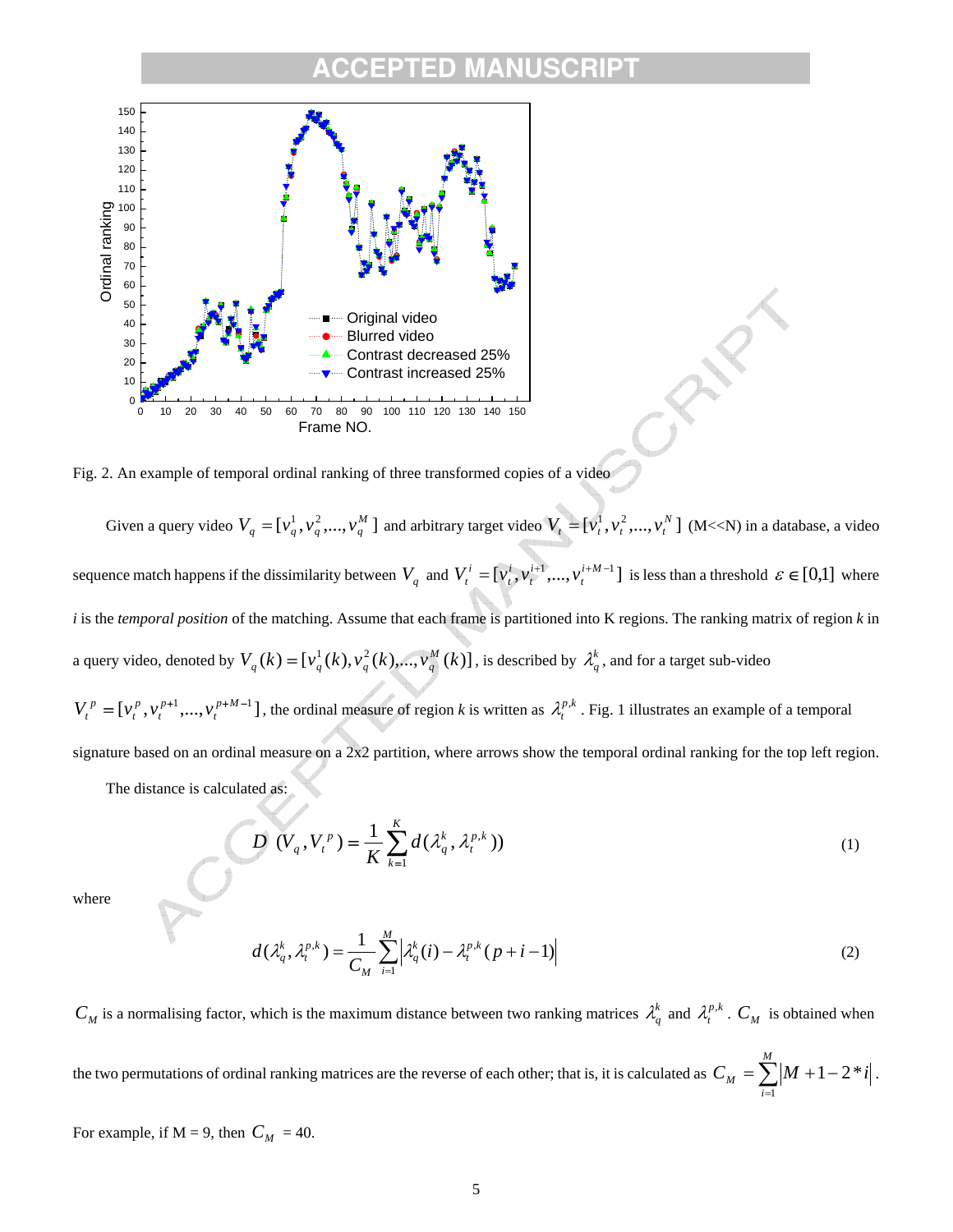# **ACCEPTED MANUSCRIPT** Fig. 2 illustrates an example of temporal ordinal ranking of three transformed copies for one region from the same source with

150 frames. The three transformations include Gaussian radius-2 blur, contrast increased and decreased by 25% of the original video. It demonstrates that the temporal ordinal ranking matrices are nearly identical.

In order to process videos with different frame rates, or videos with frame drops due to compression, a resample technique can be applied as a pre-processing step to solve this issue. Alternatively keyframe extraction techniques can be used to approach the problem. To simplify the research reported in this paper we consider videos with the same frame rates.

#### **3. Experiments**

#### **3.1 Experiment setup**

Experiments were carried out on the BBC open news archives [7]. 79 videos (285 535 frames, about 3.1 hours) cover different topics including conflicts and wars, disasters, personalities and leaders, politics, science & technology, and sports (shown in Table I). 8 query videos were randomly extracted from the database with 150 frames and 7 transformations were applied to each video. These transforms (see Fig. 3) were

- contrast increased by 25%
- contrast decreased by 25%
- resize down to 80% of original video
- resize up to 120% of original video
- Gaussian radius-2 blur
- letter-box
- pillar-box (4:3 to 16:9 )

In addition the query videos were cut to 50 and 100 frames to test the performance of the proposed method for different lengths.

Thus a total of 192 (=8x8x3) video clips were input as query videos. A query video  $V_q = [v_q^1, v_q^2, ..., v_q^M]$  went through the

following pseudo-code to find a match in the database.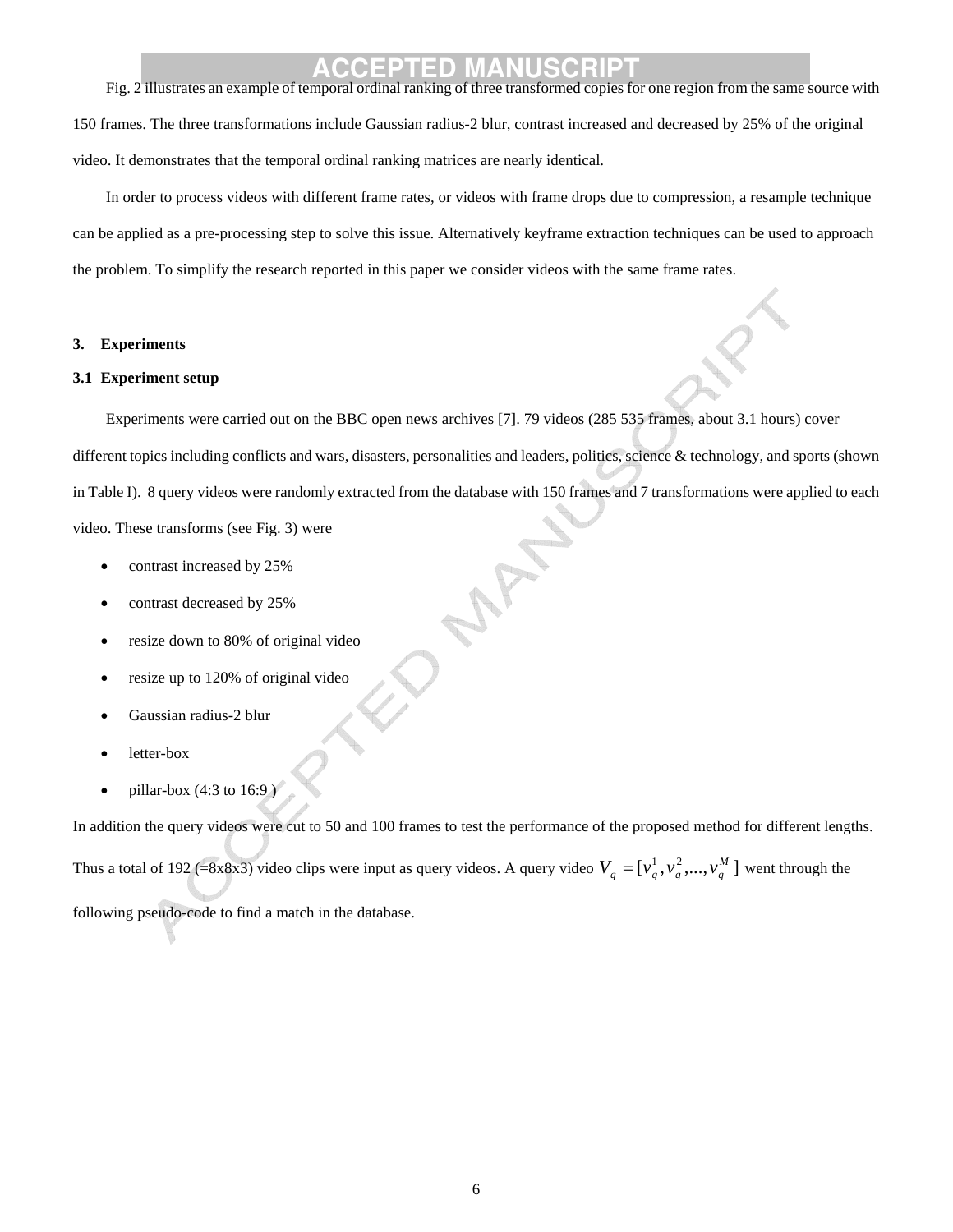

FIG. 3. EXAMPLES OF EVERY  $30^{th}$  FRAME FROM ORIGINAL QUERY VIDEO AND ITS TRANSFORMED COPIES

| 1.001              |          |          |              |        |             |            |
|--------------------|----------|----------|--------------|--------|-------------|------------|
|                    | Africa   | Americas | Asia Pacific | Europe | Middle East | South Asia |
| Conflicts and wars |          |          |              | רו     |             |            |
| Personalities and  |          |          |              | 16     |             |            |
| leaders            |          |          |              |        |             |            |
| <b>Disasters</b>   |          |          |              | 10     |             |            |
| Science&technolog  | $\Omega$ |          |              |        |             |            |
|                    |          |          |              |        |             |            |
| Sport              |          |          |              |        |             |            |
| Politics           |          |          |              |        |             |            |

TABLE 1 INDEX OF VIDEO DATABASE BY LOCATION AND TOPICS (ADOPTED FROM [7])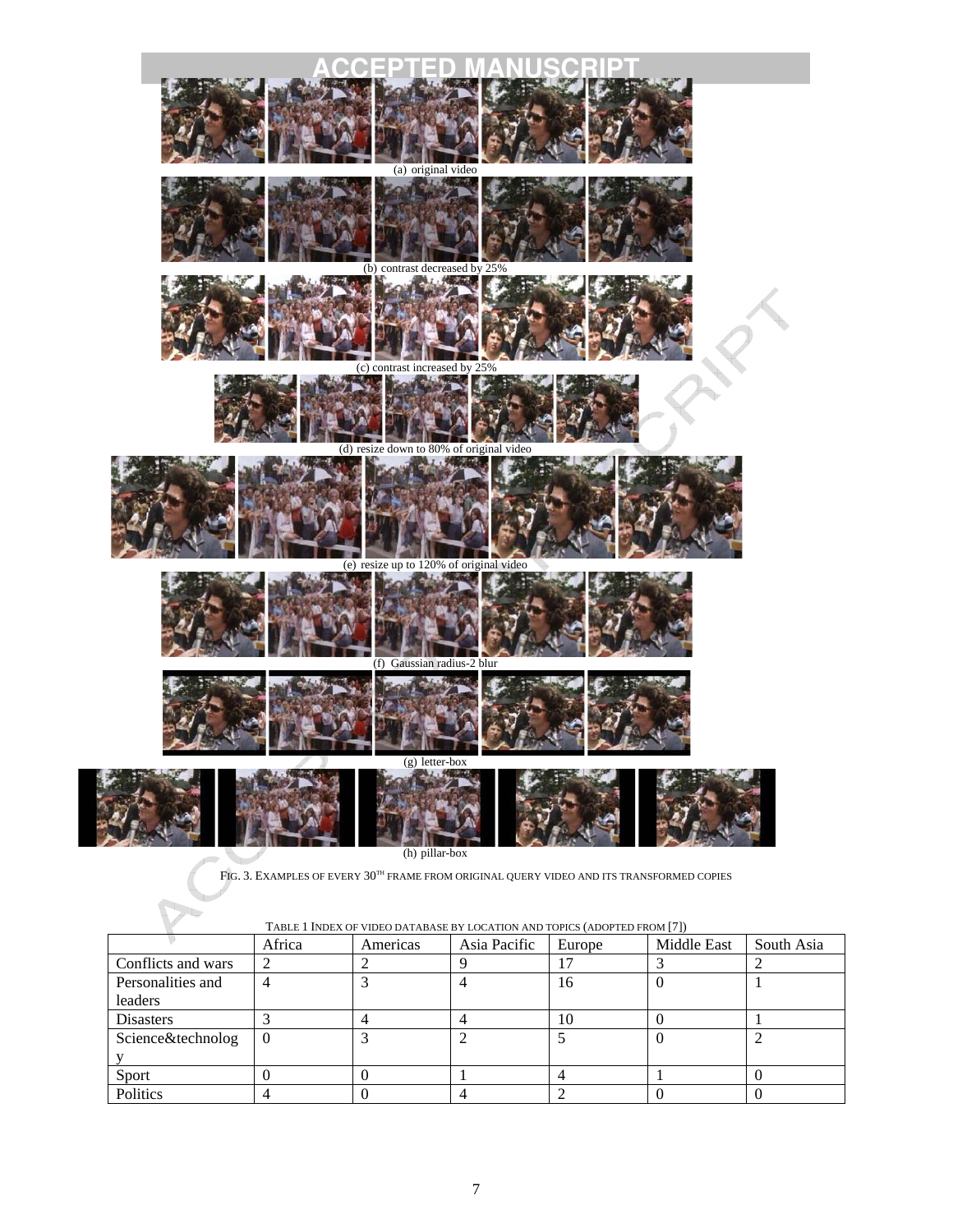```
for each video V_t = [v_t^1, v_t^2, ..., v_t^N] in the database {
        p=1;
        while (p < N-M) {
           calculate dissimilarity D(V_q, V_t^p)if D(V_q, V_t^p) \prec \varepsilon(V_a, V_t^p) matches
           p=p+1;
         } 
      }
```
In our experiments, each frame is evenly divided into 4 regions, and this suggests that the proposed signature can manage different resolutions and screen display formats. Also due to the temporal attributes of the ordinal measure, this signature is naturally free from luminance or contrast shifts between different copies.

#### **3.2 Precision and recall**

Precision and recall [4] are used to evaluate the system defined as below:

$$
precision = \frac{number\ of\ correct\ detection\ of\ matched\ videos}{number\ of\ matched\ videos}
$$
\n(3)

$$
recall = \frac{number \ of \ correct \ detection \ of \ matched \ videos}{total \ number \ of \ copied \ videos}
$$
\n
$$
(4)
$$

It is worth noting that a correct detection of a matched video means not only identifying the target video, but also the precise temporal position. In order to compare other methods in the literature, the methods developed in [4, 5, 6] were also implemented. Precision and recall against thresholds are plotted in Fig. 4(a) and 4(b) respectively using query video lengths of 50 frames. It can be seen that the proposed video sequence matching obtains better performance than other three methods. The sequence shape similarity method [6] was applied to query videos of more than 20 seconds in length in their original experiment with high precision and recall up to 100%; however our results (see Fig. 4) show that this method achieves very low precision. This very possibly indicates that this method is not suitable for the situation with short length video as query; for example in the experiment, a query video is with 50 frames. The frame-wise similarity method in [5] also produced a poor performance. As [4] argued that the partitioning scheme becomes more critical for different formats of copies, the asymmetrical changes introduced in query video leads to poor precision of the method [5].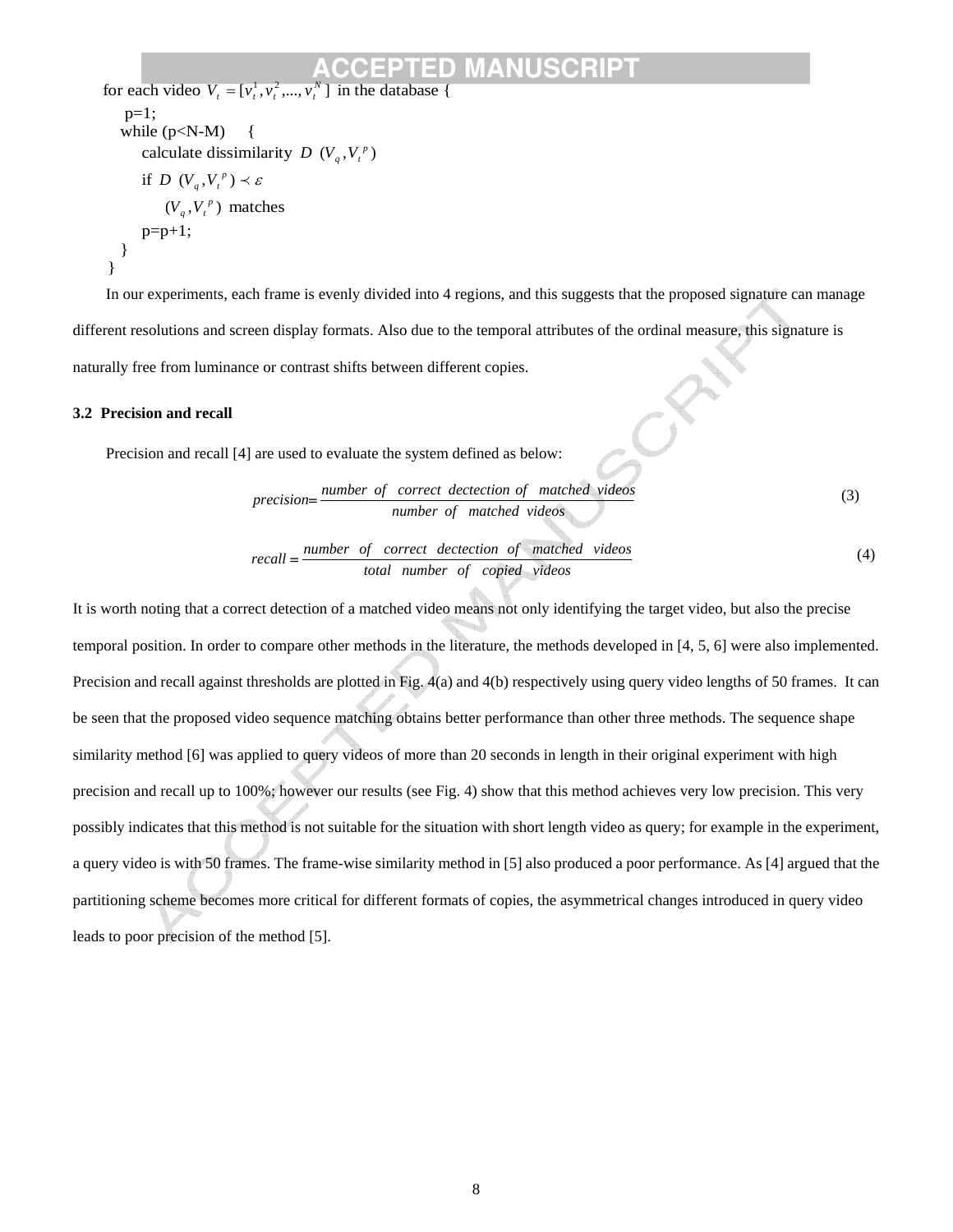

Fig. 4. Precision and recall against threshold at length = 50 (a) precision against threshold (b) recall against threshold

Indeed Hampapur, Bolle and Hyun. [5] observed that a spatial signature based on ordinal ranking is sensitive to different lengths of query videos, i.e., the matching performance improves with increasing video lengths. The same effect of sensibility to query length happens in the method [6] (see Fig. 4). Thus we introduce different lengths of query videos to further test the proposed method compared to the competing ones considering sensibility to different video lengths. Fig. 5 plots the precision-recall curves with query length changes (50 frames, 100 frames and 150 frames). It demonstrates that the proposed method achieves a better performance and also is less sensitive to query length changes. Our recent work on a comparative study of video copy detection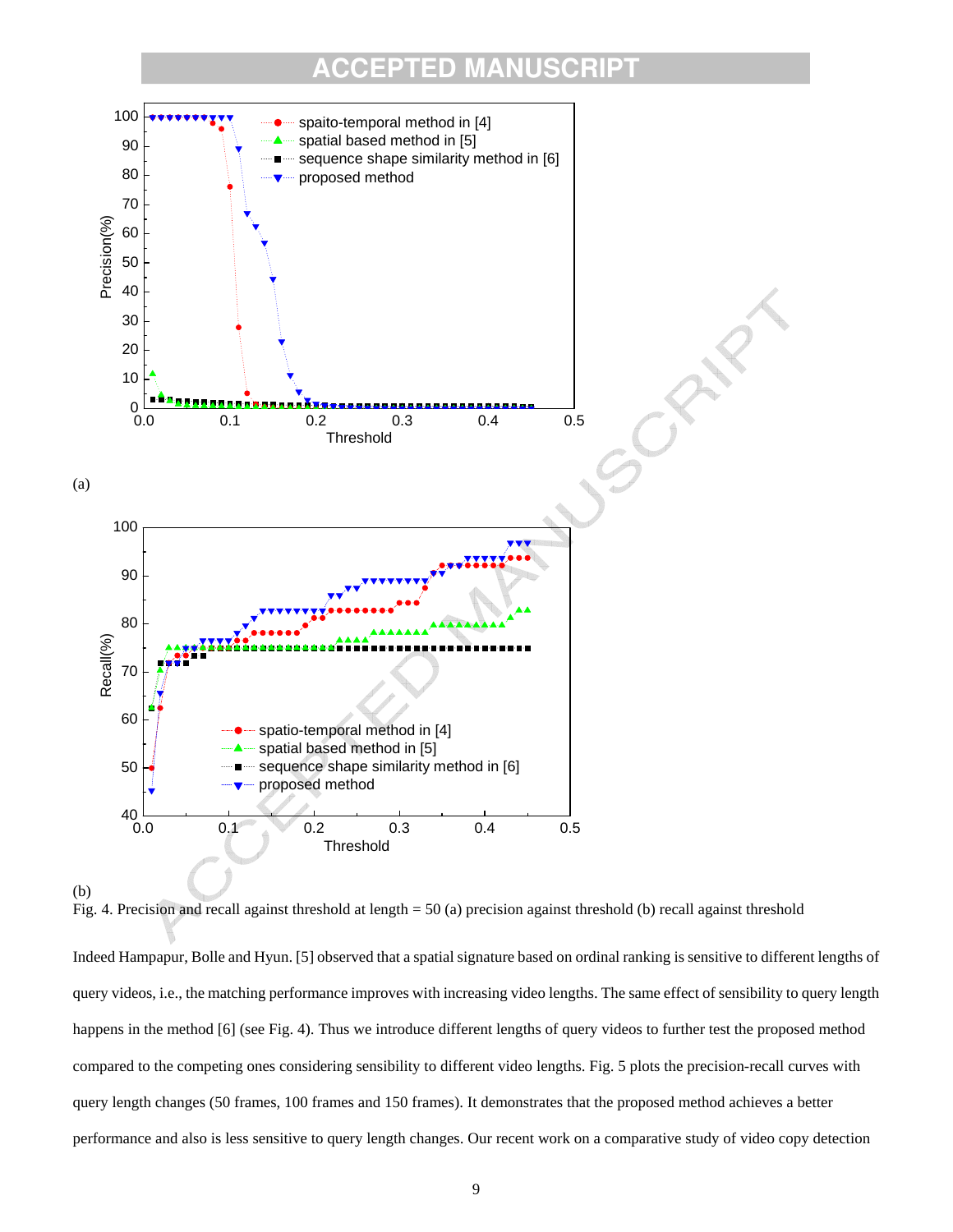**ACCEPTED MANUSCRIPT**<br>
[16] further demonstrates that with the introduction of more transforms such as zoon in/out, crop and insert logos, the competing

methods are sensitive to these "strong" distortion.



Fig. 5. Precision and recall with different lengths of query videos

### **4 Estimation of Robustness and Discriminability**

If a matching method is robust, the dissimilarity score between original (V) and forged  $(V)$  copy should be small enough, i.e.,  $D(V, V) \rightarrow 0$  while sufficient discrimination is obtained between different videos. To given an estimation of robustness, the numbers of R videos are randomly sampled from a database and 7 different transforms applied to these videos (see Fig. 3). Each pair of original and forged copies is considered, so for each group of original and 7 transformed copies, there are 28 ( $=_{8}C_{2}$ ) dissimilarity values and in total there are 28R pairs. According to Function (1), the following probability distribution of dissimilar scores between copied videos is calculated as,

$$
P(D(V, V^{\prime}) \le \varepsilon) \tag{5}
$$

On the other hand, an effective method also requires discriminability, i.e.,

$$
D(V_{M1},V_{M2}) \rightarrow 1
$$

where  $|V_{M1}| = |V_{M2}|$ , and  $V_{M1}$  and  $V_{M2}$  are irrelevant videos. The probability distribution of dissimilar scores between different videos  $(V_{M1}, V_{M2})$  is calculated as: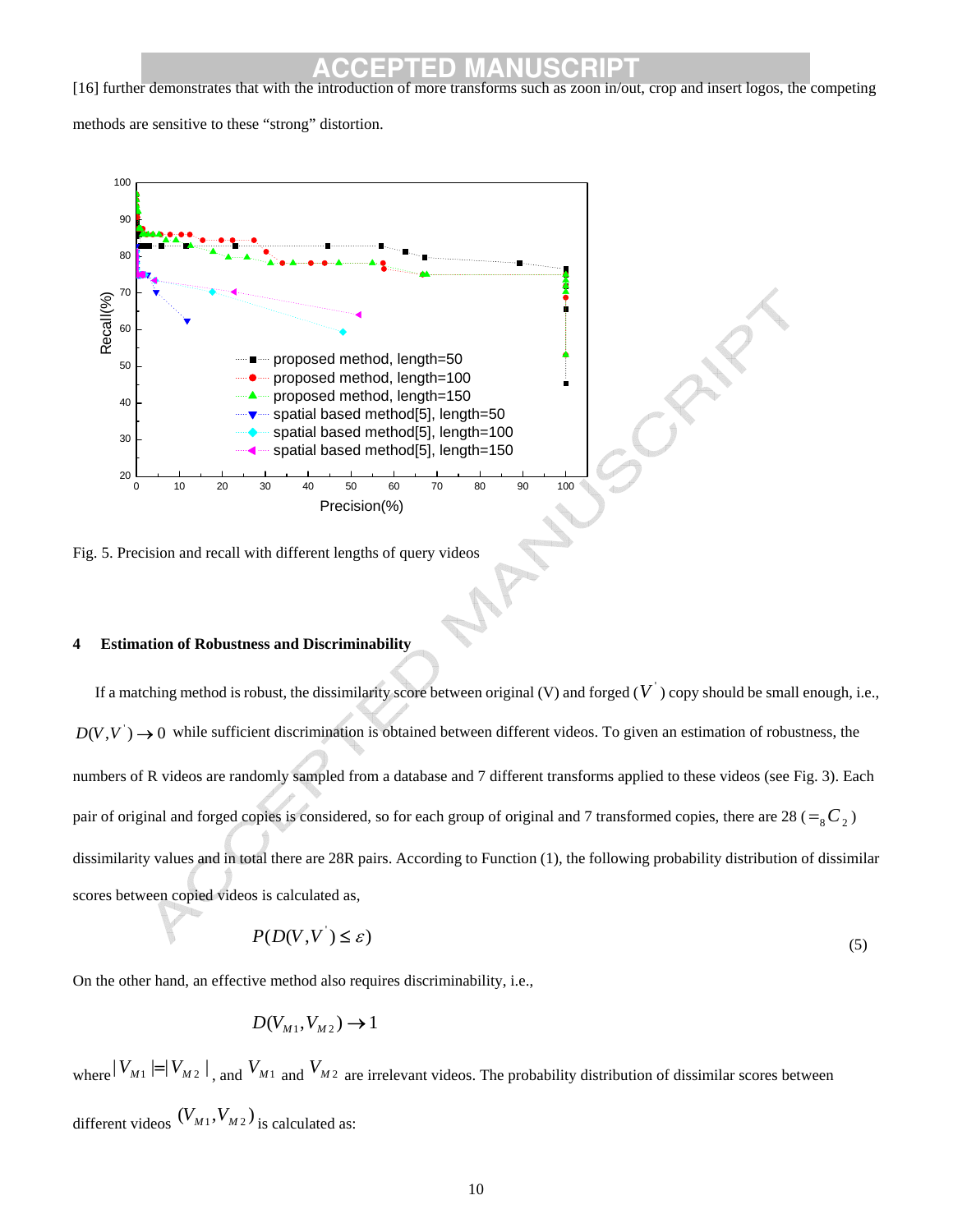### **ACCEPTED MANUSCRIPT**  $P(D(V_{M1}, V_{M2}) \geq \varepsilon)$  (6)

Assuming the length of a signature is *L*, the number of possible pairs of  $(V_{M1}, V_{M2})$  is *L*!. 64 random query videos (8 original and 56 transformed copies) each with 150 frames are used to test robustness and discriminability. Thus 224 (28x8) pairs of copied videos and 1792 ( $=_{64}C_2 - 224$ ) pairs of different videos are applied to Functions (5) and (6) respectively, and Fig. 6 plots the corresponding probability distributions. A robust method should produce higher values of Function (5) with smaller  $\varepsilon$ ; a discriminating method should produce higher values of Function (6) with higher values of  $\varepsilon$ . Fig. 6 shows that the proposed method has better robustness and discriminability compared to the methods in [4] and [5].



Fig. 6. Probability distributions of dissimilar scores

#### **5 Discussion**

Using the proposed approach, a video can be expressed compactly. For a video  $V = [v^1, v^2, ..., v^N]$  in the database where each frame is partitioned into K regions, the ranking of each frame is expressed using  $K \log_2 N$  bits. The proposed scheme is efficient in video sequence matching: matching a 50 frame query video to the database (285535 frames) takes about 9 seconds in a single thread on a Pentium 4 computer with 2.0GHZ CPU. Furthermore, multiple thread programming architectures or parallel calculations will dramatically reduce retrieval times.

Another aspect of research in CBCD is the difficulty of comparing methods in the absence of a benchmark. The BBC open news archive provides an open video database covering comparatively diverse topics, and offers an excellent benchmark as a reference in the video copy detection field.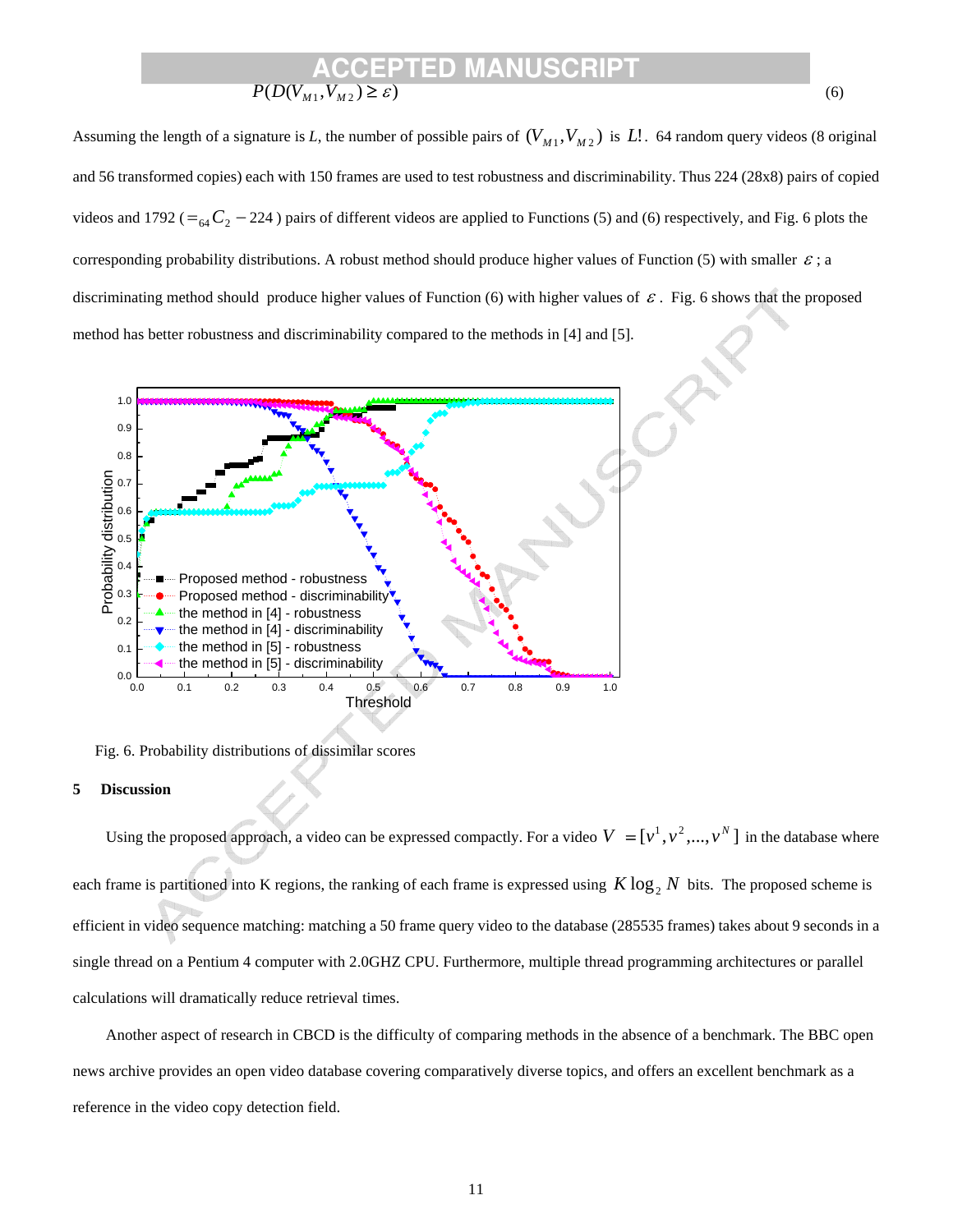## **ACCEPTED MANUSCRIPT**<br>To test the relative performance of frame-wise signatures in video sequence matching, the spatial signatures as described in

[4, 5] were integrated with the temporal ordinal measure, where each contributes equally to the video sequence matching. More formally, let the [1xK] ordinal ranking matrices of a query video  $V_q = [v_q^1, v_q^2, ..., v_q^M]$  be

$$
\pi_q = [\pi_{q,1}, \pi_{q,2}, ..., \pi_{q,M}],
$$

where  $\pi_{q,i} \ll \pi_{q,i}^1, \pi_{q,i}^2, ..., \pi_{q,i}^K$ 2 ,  $\pi_{q,i} \leq \pi_{q,i}^1, \pi_{q,i}^2, ..., \pi_{q,i}^K$  > is a spatial ordinal ranking of regions in a frame  $v_q^i$ . Similarly, a spatial signature of a frame in target sub-video  $V_t^p = [v_t^p, v_t^{p+1}, ..., v_t^{p+M-1}]$ *p t p t*  $V_t^p = [v_t^p, v_t^{p+1}, ..., v_t^{p+M-1}]$  is written as  $\pi_{t, p+i}$   $i = 0, 1, ..., M-1$ .

The spatial distance between two frames is defined as [4]:

$$
d(\pi_{q,i}, \pi_{t, p+i}) = \frac{1}{C_K} \sum_{k=1}^K \left| \pi_{q,i}^k - \pi_{t, p+i}^k \right|
$$
\n(7)

where  $d(\pi_{q,i}, \pi_{t,p+i})$  is the normalised distance between two ordinal ranking matrices and  $C_K$  is the maximum distance between two ranking matrices  $\pi_{q,i}$  and  $\pi_{t,p+i}$ .  $C_K$  is obtained when the two permutations of ordinal ranking matrices are the reverse of each other. For example, if  $K = 4$ , then  $C_K = 8$ .

The spatial dissimilarity between two sequences is computed by averaging over M pairs of frame-wise dissimilarities in Function (7), i.e.,

$$
D_s(V_q, V_t^p) = \frac{1}{M} \sum_{m=1}^{M} d(\pi_{q,m}, \pi_{t, p+m-1}))
$$
\n(8)

Combining the proposed temporal ordinal measure in Function (1), the final dissimilarity score is calculated as

$$
D_{ST}(V_q, V_t^p) = \alpha D_s(V_q, V_t^p) + (1 - \alpha)D(V_q, V_t^p)
$$
\n(9)

As in [4]  $\alpha$  is set as 0.5 to balance the contribution of the spatial and temporal ordinal measures. Fig. 7 illustrates the performance of the temporal ordinal measure based matching and the one with spatial signature added. The extra spatial information did not improve the performance but in fact reduced it a little. This indicates that the spatial data does not add useful information and might indicate that it is not independent of the temporal data as it is gathered in this approach.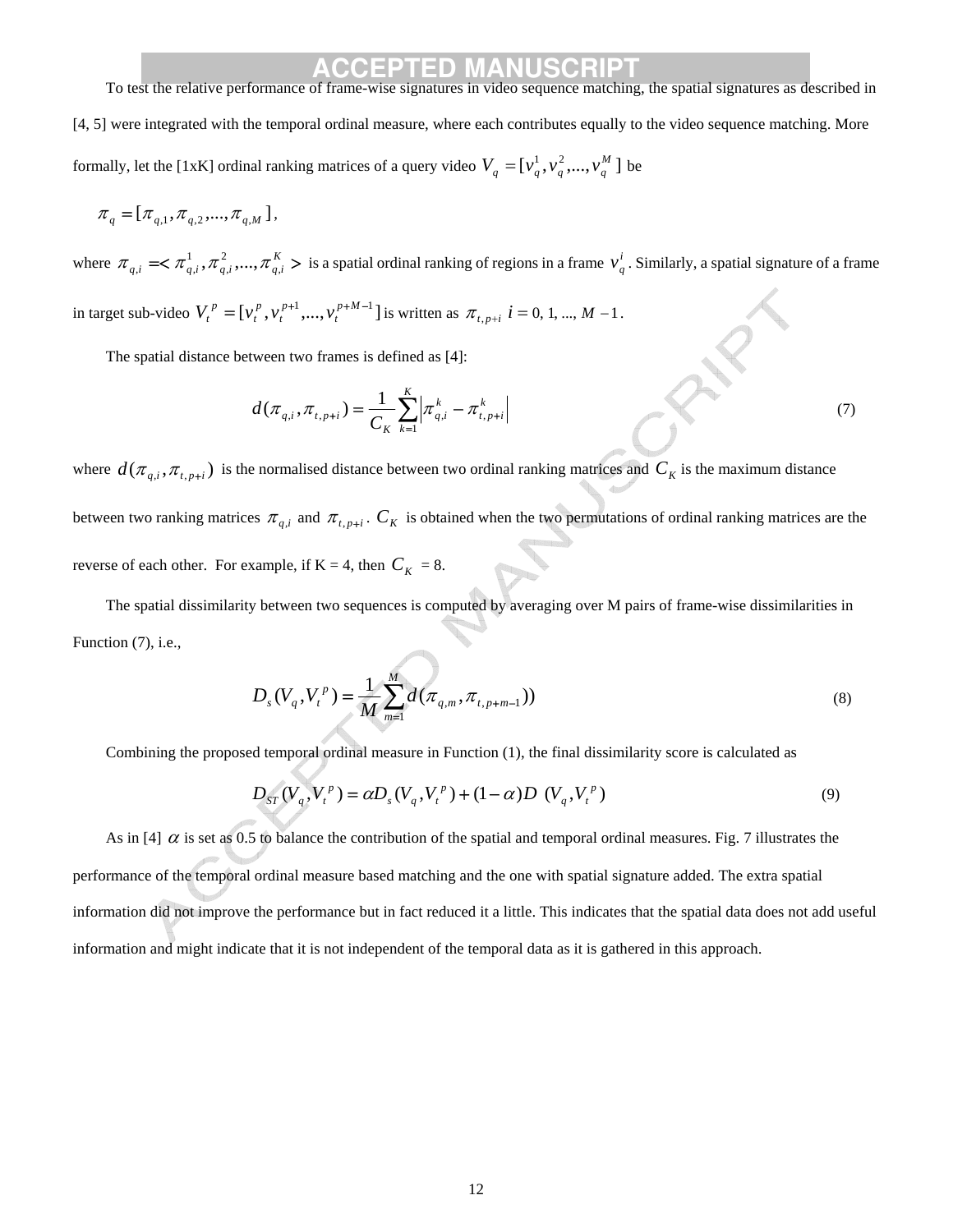### **CCEPTED MANUSCR**



Fig. 7. Performance comparison between the proposed method and the method with spatial signatures added

#### **6 Conclusions**

This paper has presented a new video sequence matching method based on a temporal ordinal measure to obtain a promising solution to video copy detection. Such a temporal ordinal measure is different from the previous methods which simply assigned -1/0/+1 to record the variation in two successive frames without considering a global order of temporal variety. Experiments were conducted on the BBC open news archives which include 79 videos (285535 frames, about 3.1 hours) covering different topics including conflicts and wars, disasters, personalities and leaders, politics, science & technology, and sports. Three recent proposed methods [4, 5, 6] by different research institutes and companies were compared to the proposed method. The proposed method yielded the best performance, followed by the spatio-temporal signature matching [4], the frame-wise ordinal measure matching method [5] and the sequence shape similarity matching based on an ordinal measure [6]. Also the proposed method was less affected by the query clip length.

Apart from the classical evaluation criteria of precision and recall, a statistical method has been introduced to give a quantitative evaluation of robustness and discriminability, which are two important aspects to judge sequence matching methods. Again, the proposed method performed with greater robustness and discriminability compared to the other methods.

#### **Acknowledgment**

This research has been conducted within the framework of the European Commission funded Network of Excellence "Multimedia Understanding through Semantics, Computation and Learning" (MUSCLE) [10].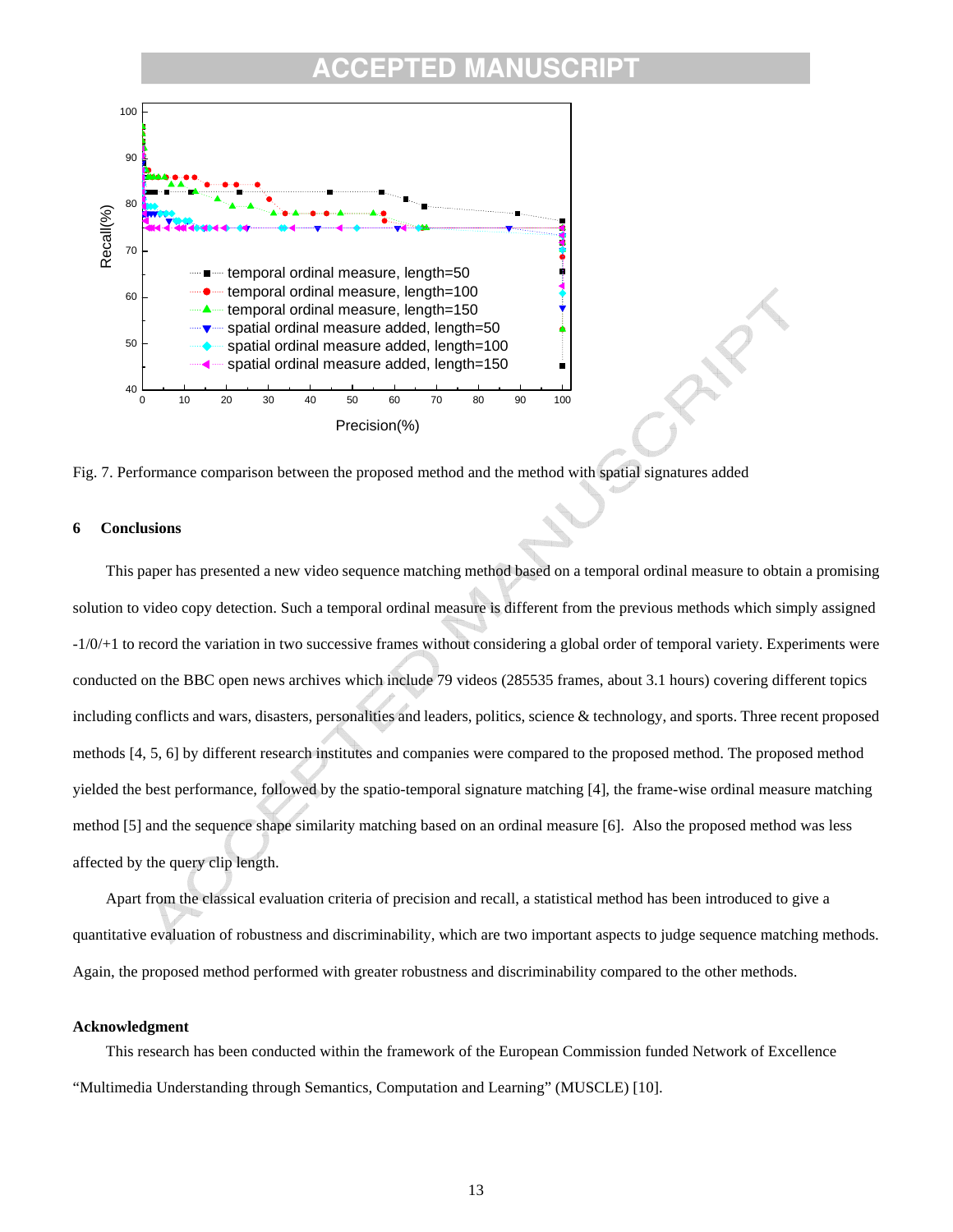#### **References**

- [1] J. Law-To, V. Gouet-Brunet, O. Buisson and N. Boujemaa, "Local behaviour labelling for content-based video copy detection," in *Proc. of the 18th International Conference on Pattern Recognition* (ICPR'06), August 2006, pp. 232-235.
- [2] X. F. Yang, Q. Sun, and Q. Tian, "Content-based video identification: a survey," in *Proc. of Int. Conf. Information Technology: Research and Education*, 11-13 Aug. 2003 Page(s):50-54.
- [3] R. Mohan, "Video sequence matching," in *Proc. of IEEE Int. Conf. on Acoustics, Speech, and Signal Processing*, ICASSP 1998, Volume 6, 12-15 May 1998 Page(s):3697-3700.
- [4] C. Kim and B. Vasudev, "Spatiotemporal sequence matching for efficient video copy detection," *IEEE Trans on Circuits and Systems for Video Technology*, 15(1), Jan. 2005, pp. 127-132.
- [5] A. Hampapur, Rudolf M. Bolle and Ki-Ho Hyun, "Comparison of sequence matching techniques for video copy detection," *Proc of SPIE: Storage and Retrieval for Media Databases*, 2001.
- [6] X-S Hua, X. Chen and H-J Zhang, "Robust video signature based on ordinal measure," in *Proc. of IEEE Int. Conf. on Image Processing*, ICIP 2004, vol. 1, 24-27 Oct. 2004, pp. 685-688.
- [7] http://www.bbc.co.uk/calc/news/
- [8] S. C. Cheung and A. Zakhor, "Estimation of web video multiplicity," in *Proc. of the SPIE Internet Imaging*, San Jose, California. January 22-28, 2000, vol. 3964, pp. 34-46.
- [9] J. Oostveen, T. Kalker and J. Haitsma, "Feature extraction and a database strategy for video fingerprinting source," in *Proc. of the 5th International Conference on Recent Advances in Visual Information Systems*, London, UK. 2002. Lecture Notes In Computer Science; Vol. 2314, ISBN:3-540-43358-9, Springer-Verlag, pp. 117-128.
- [10] Multimedia Understanding through Semantics, Computation and Learning, EC 6th Framework Programme. FP6-507752. (2005) http://www.muscle-noe.org/
- [11] S. H. Kim and R-H Park, "An efficient algorithm for video sequence matching using the modified Hausdorff distance and the directed divergence," *IEEE Transactions on Circuits and Systems for Video Technology*, 12(7), July 2002, pp. 592 – 596.
- [12] S. C. Cheung and A. Zakhor, "Efficient video similarity measurement and search," in *Proc. of Int. Conf. on Image Processing*, ICIP 2000. 10-13 Sept. 2000, vol. 1, pp. 85-88.
- [13] D. N Bhat and S. K. Nayar, "Ordinal measures for image correspondence," *IEEE Transactions on Pattern Analysis and Machine Intelligence*, 20(4), April 1998, pp. 415-423.
- [14] Y. J. Li, J. S. Jin, and X. F. Zhou, "Video matching using binary signature," in *Proc. of Int. Symposium on Intelligent Signal Processing and Communication Systems, ISPACS 2005,* 13-16 Dec. 2005, pp. 317-320.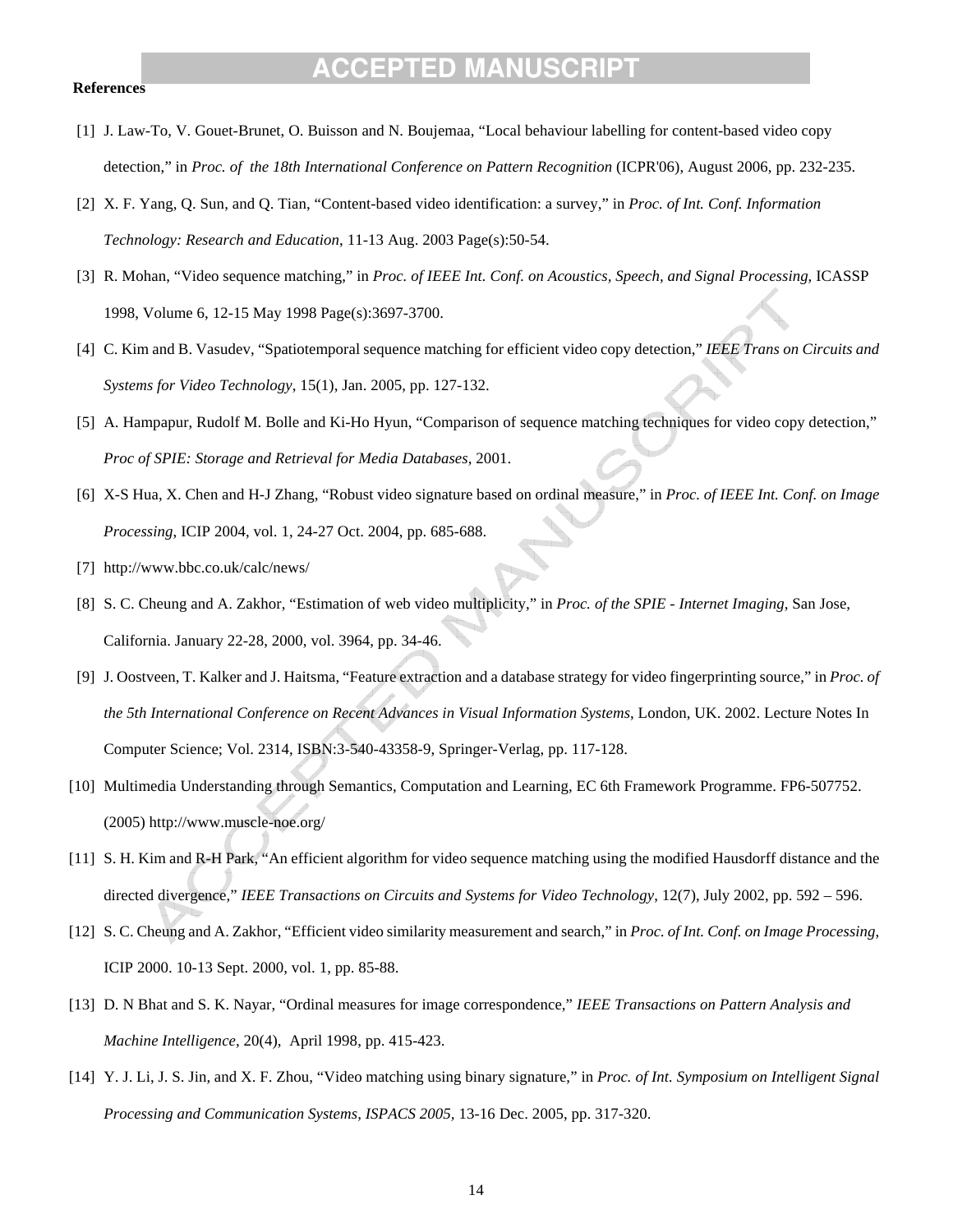- **ACCEPTED MANUSCRIPT**<br>
[15] A. Hampapur and R. M. Bolle, "Comparison of distance measures for video copy detection," in *Proc. of Int. Conf. on Multimedia and Expo,* ICME 2001, 22-25 Aug. 2001, pp. 737-740.
- [16] Julien Law-To, Li Chen, A. Joly et al. Video Copy Detection: a Comparative Study, *ACM International Conference on Image*

*and Video Retrieval (CIVR'07),* July 9-11-2007, Amsterdam, the Netherlands, pp. 371-378.<br>
And Contact Civil Civil Civil Civil Civil Civil Civil Civil Civil Civil Civil Civil Civil Civil Civil Civil Civil Civil Civil Civil